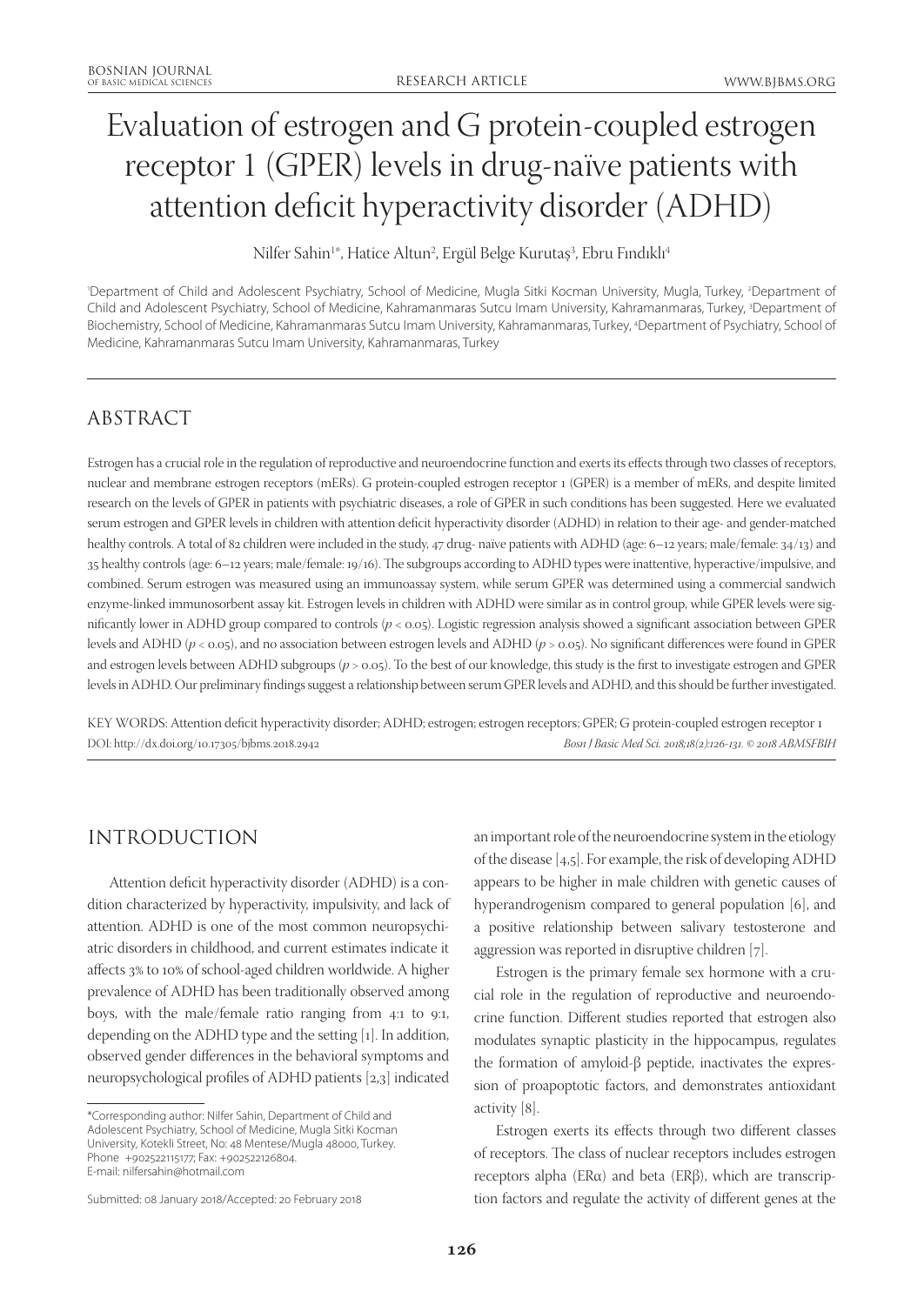transcriptional level. The second class comprises membrane estrogen receptors (mERs) and also includes G protein-coupled estrogen receptor 1 (GPER) [9]. GPER, which is structurally different from ERα and ERβ receptors, is a transmembrane protein that associates with G proteins to initiate signaling pathways involved in non-genomic actions of estrogen. GPER has been detected in several subcellular locations, including the endoplasmic reticulum, nuclear envelope and plasma membrane, and it may bind different agonists, such as chemokines, vasoactive substances and neurotransmitters [10]. In experimental studies on animals, GPER was found throughout the central and peripheral nervous system (CNS and PNS) of male and female rodents, i.e., in the hypothalamus, hippocampus, midbrain, spinal cord and dorsal root ganglia [11,12]. Moreover, GPER was localized in different tissues and organs of the human body, including adipose tissue, the kidneys, CNS, immune, reproductive, and cardiovascular systems [13,14].

A series of clinical and preclinical studies suggested a protective role of estrogen in neurodevelopmental disorders, such as autism spectrum disorder (ASD) and schizophrenia. They observed changes in the level of estrogen receptors in the patients with ASD and schizophrenia, and demonstrated that estrogen replacement therapy is effective in the treatment of schizophrenia [15,16]. Other studies on patients with ASD identified a significant relationship between decreased expression of the ERβ gene (*ESR2*) and autism [17,18]. Furthermore, in our previous study, we determined significantly lower serum GPER levels in patients with ASD compared to controls [19]. To the best of our knowledge, serum estrogen and GPER levels have not been investigated in ADHD patients up until now. To better understand the role of estrogen and GPER in ADHD we evaluated serum estrogen and GPER levels in children with ADHD in relation to their age- and gender-matched healthy controls.

## MATERIALS AND METHODS

A total of 82 children were enrolled in this study. The ADHD group included 47/82 preadolescent children presented at the Child and Adolescent Psychiatry Unit of the School of Medicine at Mugla Sitki Kocman University and diagnosed with ADHD (age: 6–12 years; 34 males and 13 females). The control group included 35 preadolescent children (age: 6–12 years; 19 males and 16 females).

The diagnosis of ADHD was reached based on a clinical interview and using the Diagnostic and Statistical Manual of Mental Disorders, 5<sup>th</sup> edition (DSM-5) [20]. To support the diagnosis of ADHD and exclude comorbid psychiatric disorders, the Schedule for Affective Disorders and Schizophrenia for School-Age Children-Present and Lifetime Version (K-SADS-PL) was applied [21]. The K-SADS-PL is a

semi-structured interview, and the version adapted for the Turkish population [22] was used in this study. Patients in ADHD group did not take any medication 6 weeks prior to the study. Patients with comorbid psychiatric disorders, genetic syndromes, metabolic disorders, or neurological disease were excluded from the study. Children without known neurodevelopmental/neurological disorders, without physical and psychiatric disorders, and who had not been on any medication were selected for the control group. Medical illnesses in both groups were excluded based on the patient medical history, clinical examinations, and routine laboratory tests (biochemical, hematological, and thyroid function tests). The intelligence quotient (IQ) was determined using Wechsler Intelligence Scale for Children-Revised (WISC-R), and children with an IQ score greater than 80 were included in the study. The parents of the children were given the Conners' Parent Rating Scale-Revised Long Form [23,24], and the teachers of children from both groups completed the Conners' Teacher Rating Scale [25-27].

This study was approved by the local Ethics Committee of Sutcu Imam University, Medical Faculty, Kahramanmaras, Turkey (approval date: 24.08.2015; no: 2015/12-04) and was conducted in accordance with the principles of the Declaration of Helsinki. Written informed consent was obtained from all patients and parents involved in the study.

#### Biochemistry assays

Blood samples of all children were collected between 9:00 a.m. and 11:00 a.m., centrifuged, and stored at -20 °C until the analysis. The serum estrogen levels were measured using ADVIA Centaur XP immunoassay system (Siemens Healthcare Diagnostic Inc., Ireland). The serum GPER levels were determined using a commercial sandwich enzyme-linked immunosorbent assay (ELISA) kit (SEG045Hu, Cloud-Clone Corp., Houston, TX, United States), according to the manufacturer's instructions.

#### Statistical analysis

Statistical analysis was performed using IBM SPSS Statistics for Windows, Version 22.0. (IBM Corp., Armonk, NY, USA). Descriptive data were expressed as mean ± standard deviation (SD) and numbers and frequencies (%). The results were compared between the two groups using the Chisquared test (categorical variables) or independent sample t-test (parametric variables). A correlation between the serum GPER/estrogen levels and clinical variables in ADHD group, including ADHD scores, age, and estradiol/GPER levels, were analyzed with the Pearson correlation coefficient. One-way ANOVA test was used to compare GPER and estrogen levels between ADHD subgroups (inattentive, hyperactive/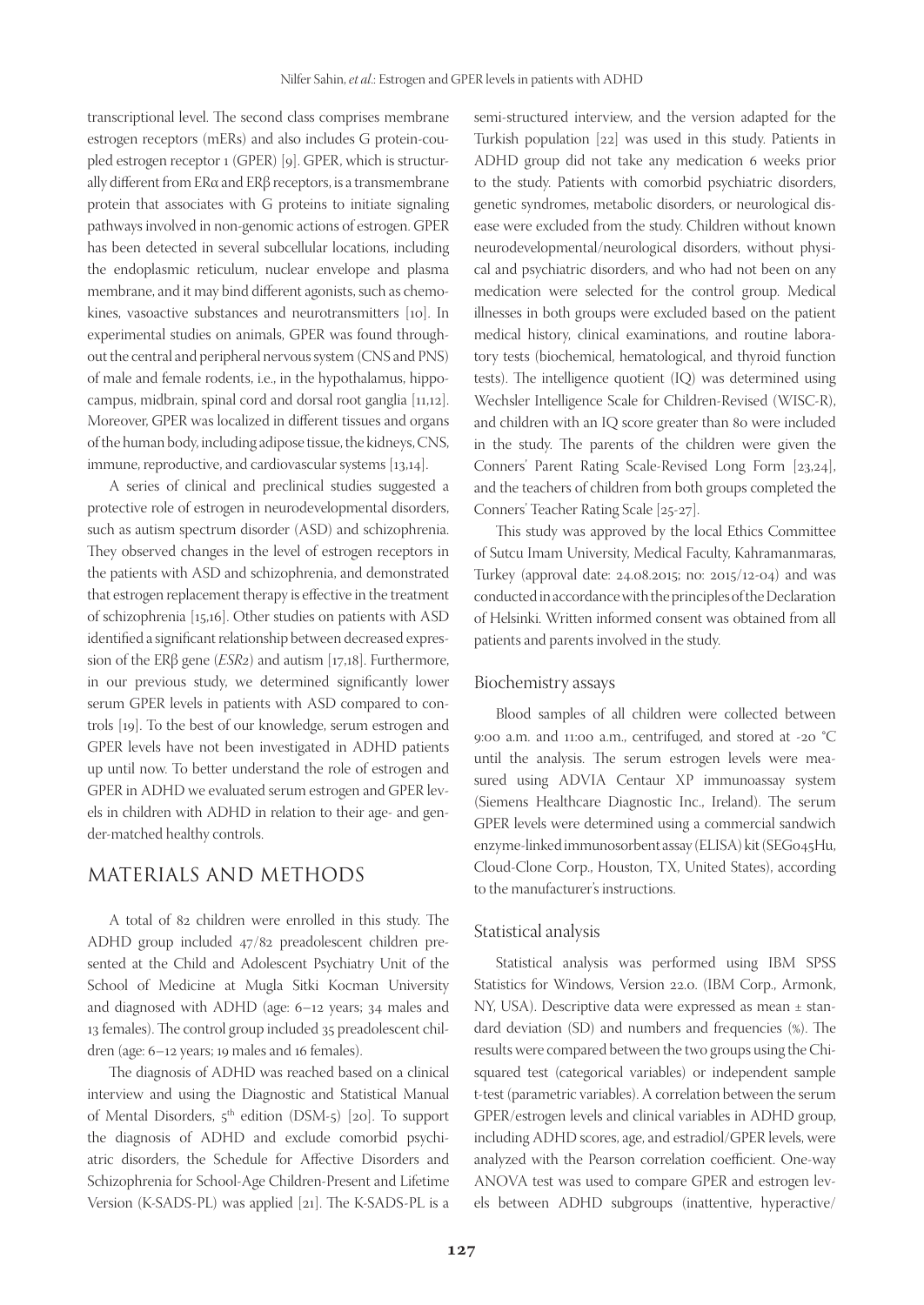impulsive, and combined subgroup). A logistic regression analysis was used to determine the association between serum GPER and estrogen levels and ADHD. A *p* value *<*0.05 was considered statistically significant.

### RESULTS

In this study, we included 47 patients with ADHD 6–12 years old, and 35 age- and gender-matched healthy controls. No significant difference was found between the groups regarding the age (ADHD group:  $8.65$  years  $\pm$  1.53, controls: 8.77 years  $\pm$  1.73;  $p > 0.05$ ) and gender (ADHD male/female ratio:  $34/13$ , controls male/female:  $19/16$ ;  $p > 0.05$ ). The mean levels of estradiol were similar in both groups (ADHD group: 17.16 ± 5.75 pg/mL, controls: 16.17 ± 4.94 pg/mL; *p* > 0.05), while the mean serum GPER levels were significantly lower in children with ADHD compared to controls  $[0.22 \pm 0.06 \text{ ng/mL}]$ and  $0.29 \pm 0.16$  ng/mL, respectively;  $p < 0.05$  (Table 1). The logistic regression analysis showed no association between the serum estradiol levels and ADHD. On the contrary, a statistically significant association was found between the serum GPER levels and ADHD ( $p = 0.017$ , odds ratio [OR] =  $0.006$ ).

No significant difference was observed in the GPER and estradiol levels between males and females in both groups (Table 2) nor between ADHD subgroups  $[p > 0.05]$  (Table 3).

The lower serum GPER levels corresponded to higher ADHD scores. The GPER levels were negatively correlated with the hyperactivity, Clinical Global Impression (CGI) irritability-impulsivity, ADHD index, DSM-IV inattentiveness and hyperactivity, and the total scores of the Conners' Parent Rating Scale-Revised Long Form, as well as with the inattentiveness, hyperactivity and conduct sub-scores of the Conners' Teacher Rating Scale (*p* < 0.05). On the contrary, no

**TABLE 1.** General characteristics and laboratory results of children with ADHD and healthy controls

| <b>ADHD</b><br>$(n=47)$ | Controls<br>$(n=35)$ | р    |
|-------------------------|----------------------|------|
| $8.65 \pm 1.53$         | $8.77 + 1.73$        | 0.75 |
| 34/13                   | 19/16                | 0.09 |
| $17.16 \pm 5.75$        | $16.17 + 4.94$       | 0.41 |
| $0.22 \pm 0.06$         | $0.29 \pm 0.16$      | 0.02 |
|                         |                      |      |

ADHD: Attention deficit hyperactivity disorder; GPER: G protein-coupled estrogen receptor 1

**TABLE 2.** GPER and estradiol levels in relation to gender in ADHD and control groups

| Group       | GPER/estradiol                       | Female          | Male            | р    |
|-------------|--------------------------------------|-----------------|-----------------|------|
| <b>ADHD</b> | $GPER$ (ng/mL), mean $\pm SD$        | $0.20 \pm 0.06$ | $0.22 \pm 0.06$ | 0.26 |
|             | Estradiol ( $pg/mL$ ), mean $\pm SD$ | $15.38{\pm}4.0$ | $17.84 \pm 6.2$ | 0.19 |
| Control     | $GPER$ (ng/mL), mean $\pm SD$        | $0.27 \pm 0.15$ | $0.31 \pm 0.17$ | 0.51 |
|             | Estrogen ( $pg/mL$ ), mean $\pm SD$  | $15.62 \pm 5.0$ | 16.64±4.97      | 0.55 |

ADHD: Attention deficit hyperactivity disorder; GPER: G protein-coupled estrogen receptor 1

significant correlation was observed between estrogen levels and any of the scales  $[p > 0.05]$  (Table 4). Similarly, there was no significant relationship between GPER and estradiol levels, nor between GPER and age  $(p > 0.05)$ .

## DISCUSSION

The aim of this study was to determine if serum estrogen and GPER levels are altered in children with ADHD, compared to healthy controls. We showed that serum estrogen levels in children with ADHD were similar as in control group, while the serum GPER levels were significantly lower in ADHD group compared to controls. The logistic regression analysis indicated a significant association between serum GPER levels and ADHD, and no association between estrogen and ADHD. Also, the lower serum GPER levels corresponded to higher ADHD scores. In addition, we observed no difference in the GPER decrease between males and females. To the best of our knowledge, this study is the first to evaluate serum estrogen and GPER levels in children with ADHD.

Estrogen is considered to be neuroprotective in a number of neurodegenerative disorders, and chronic estrogen deprivation was associated with an increased risk of stroke, Alzheimer's disease and Parkinson's disease among other brain conditions. Animal studies on neuroprotective effects of estrogen, showed that exogenous 17β-estradiol (E2) replacement prior to stroke decreases behavioral deficits in ovariectomized female rats subjected to global cerebral ischemia (GCI), and that exogenous E2 facilitates post-stroke recovery in mice [28]. Moreover, estrogen is known to contribute to neurotrophin synthesis and to protect the brain against inflammation and stress. Numerous studies showed that estrogen can regulate the expression of brain-derived neurotrophic factor (BDNF), a key molecule involved in cell survival, cell differentiation, and synaptic plasticity in the CNS [29,30]. For example, Yi et al. [31] showed that estrogen treatment increased the expression of BDNF mRNA in the midbrain region of ovariectomized rats [31]. Preclinical evidence suggests that BDNF knockout mice are hyperactive, and cerebral levels of BDNF were decreased in an ADHD rodent model. Moreover, clinical trials including blood-level and genetic studies, suggest that neurotrophins are involved in the pathogenesis of ADHD as well as in the mechanism of therapeutic agents for ADHD [32]. However, as far as we know, there has been no study investigating the association between estrogen and neurotrophins in ADHD patients, to date. Despite the lack of difference in the estrogen levels between the two groups in our study, the decreased GPER levels might have affected neurotrophin expression in ADHD patients.

A significant role of estrogen has also been suggested in neuropsychiatric disorders. In the recent decades, the role of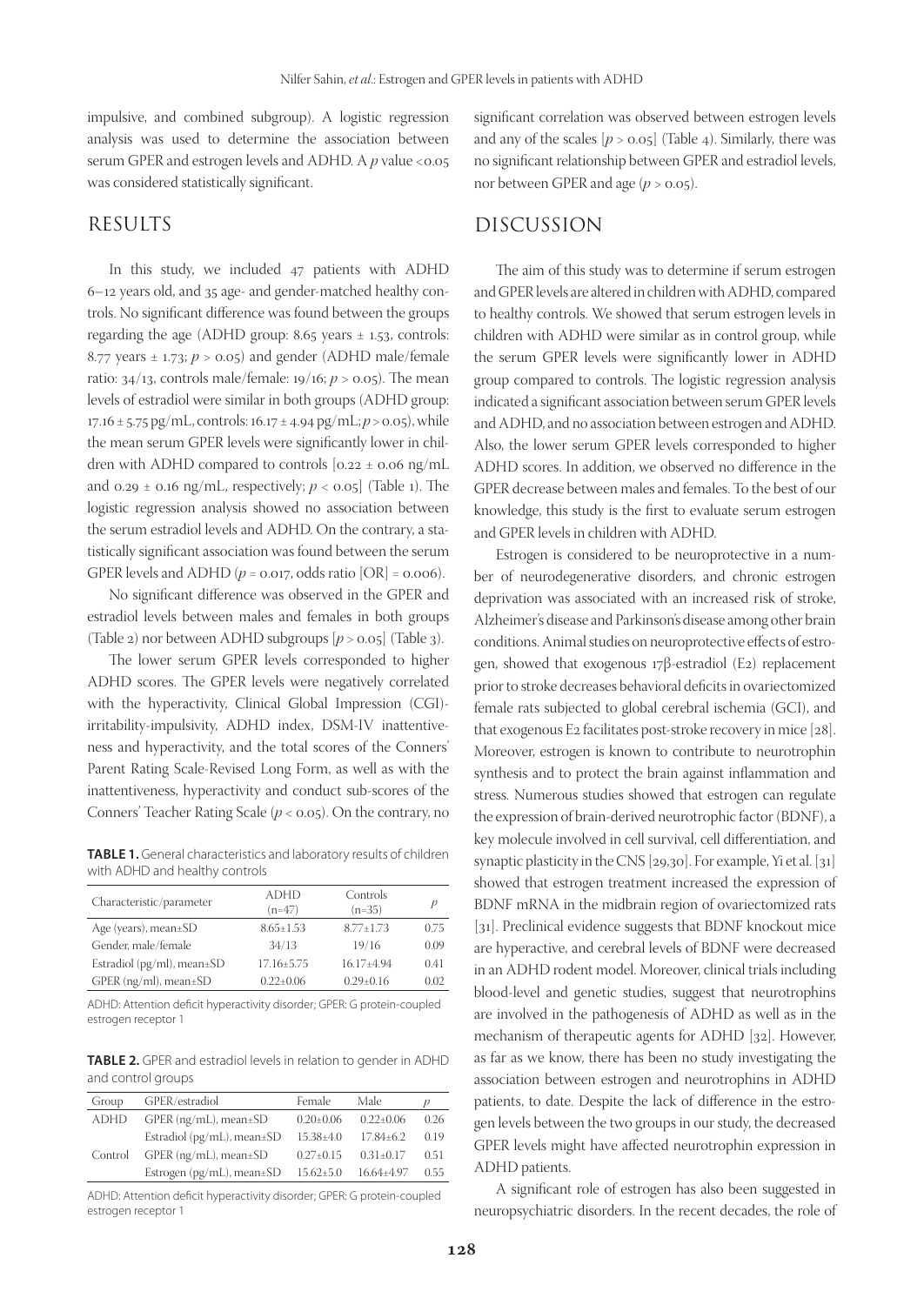|  |  | <b>TABLE 3.</b> GPER and estrogen levels according to ADHD subgroups |  |
|--|--|----------------------------------------------------------------------|--|
|--|--|----------------------------------------------------------------------|--|

| Estradiol/GPER                   | ADHD-inattentive subgroup | ADHD-hyperactive/impulsive subgroup | ADHD-combined subgroup |      |
|----------------------------------|---------------------------|-------------------------------------|------------------------|------|
| Estradiol (pg/ml), mean $\pm$ SD | 17.9+5.96                 | $17.53 + 3.17$                      | $16.62 + 5.92$         |      |
| GPER (ng/ml), mean±SD            | $0.23 \pm 0.05$           | $0.18 + 0.01$                       | $0.21 + 0.07$          | 0.48 |

ADHD: Attention deficit hyperactivity disorder; GPER: G protein-coupled estrogen receptor 1

**TABLE 4.** Relationship of GPER and estrogen levels with the Conners' Parent and Teacher Rating Scale Scores

|                                         | <b>GPER</b> |               | Estrogen |               |
|-----------------------------------------|-------------|---------------|----------|---------------|
| Scale scores                            | r           | $\mathcal{D}$ | r        | $\mathcal{P}$ |
| Conners' Parent Rating<br>Scale-revised |             |               |          |               |
| Oppositional                            | $-0.122$    | 0.27          | $-0.991$ | 0.37          |
| Hyperactivity-impulsivity               | $-0274$     | 0.01          | 0.106    | 0.34          |
| Anxiety-shy                             | 0.201       | 0.86          | 0.127    | 0.25          |
| Social problems                         | $-0.158$    | 0.15          | $-0.044$ | 0.69          |
| Psychosomatic                           | $-0.612$    | 0.58          | $-0.009$ | 0.93          |
| ADHD index                              | $-0.233$    | 0.03          | 0.151    | 0.17          |
| DSM-IV inattentiveness                  | $-0.293$    | 0.01          | 0.146    | 0.19          |
| DSM-IV hyperactivity                    | $-0.253$    | 0.02          | 0.175    | 0.11          |
| DSM-IV total                            | $-0.287$    | 0.01          | 0.169    | 0.12          |
| CGI-irritability-impulsivity            | $-0.223$    | 0.04          | 0.30     | 0.24          |
| CGI-emotional lability                  | $-0.104$    | 0.35          | $-0.102$ | 0.36          |
| Conners' Teacher Rating Scale           |             |               |          |               |
| Inattentiveness                         | $-0.249$    | 0.02          | 0.111    | 0.31          |
| Hyperactivity                           | $-0.224$    | 0.04          | 0.008    | 0.94          |
| Conduct problems                        | $-0.242$    | 0.02          | 0.022    | 0.84          |

ADHD: Attention deficit hyperactivity disorder; GPER: G protein-coupled estrogen receptor 1; DSM IV: The fourth edition of Diagnostic and Statistical Manual of Mental Disorders; CGI: Clinical Global Impression

estradiol and the activation of estrogen receptors has been investigated in animal models of neurodegeneration, cognitive impairment and affective disorders [33]. Such studies showed that estrogen affects various neurotransmitter systems, including dopamine, serotonin and norepinephrine, which have a role in ADHD and mood disorders [34].

Similarly, a protective role of estrogen has been indicated in psychiatric disorders, such as schizophrenia, anxiety and depression [35]; for example, a correlation between decreased plasma estrogen levels and an increased risk of schizophrenia symptoms in women was reported in clinical trials [36]. Conversely, in two independent studies, a positive correlation was described between the cognitive performance and estrogen levels in women with schizophrenia [37,38]. Other studies showed reductions in total, positive symptom, negative symptom and general psychopathology Positive and Negative Syndrome Scale (PANSS) scores in women with schizophrenia treated with estradiol alone or in combination with standard antipsychotic treatment [39]. Anxiety and depression have been reported to be more prevalent in women, and there is growing evidence that hormonal fluctuations and rapid decreases in estrogen levels during specific periods of a woman's life increase the risk of anxiety and depressive symptoms [35].

Despite limited research on the levels of GPER in patients with psychiatric diseases, a role of GPER in mood disorders,

anxiety and ASD has been suggested [40,41]. Recently, it was demonstrated that patients with generalized anxiety disorder and depression had higher serum GPER levels compared to healthy controls, and the increase in GPER levels was not gender-dependent [42,43].

ASD appears to be gender-specific, where it affects five times more males than females, and in Asperger syndrome (a highly functional form of ASD) males are affected ten times more than females. Similarly, ADHD is a gender-specific disorder, although clinical appearance of the disorder may vary between genders. However, the etiologic factors of these differences have yet to be clarified and the role of genetic risks and hormones is emphasized. So far, the focus has been mainly on the relationship between testosterone and ADHD. Candidate gene studies have shown a significant relationship between neurodevelopmental disorders and genes involved in androgen biosynthesis or action [5]. Nevertheless, the molecular mechanisms by which sex hormones may play a role in susceptibility to ADHD are still unclear. In our previous study on children with ASD, we found a negative correlation between serum GPER levels and ASD severity, and contrary to the estrogen levels, the decrease in serum GPER levels in ASD patients was gender-independent [19]. In the current study, estrogen levels were similar in ADHD and control group, while the serum GPER levels were lower in ADHD group, although again this decrease was not associated with gender. Comparable to our previous study [19], we found that higher ADHD scores correlated with lower GPER levels.

The importance of estrogen and estrogen receptors in cognition is well-recognized today. Different estrogen receptors may be involved in the mechanisms of E2 treatments and their time- and dose-dependent effects on cognition. For instance, E2 is thought to affect memory through the estrogen receptors on the membrane that activate and mediate rapid signaling involved in the processes of synaptic plasticity that are required for learning and memory [44]. All estrogen receptors, including ERα, ERβ and GPER, are expressed in the hippocampus, but have different distributions and densities. Current evidence suggests that GPER has a role in regulation of memory function. Hippocampal GPER affects cell proliferation and regulates its own expression differently within the dorsal and ventral regions of the hippocampus. In female rats, after tasks that involve the hippocampus, binding of an agonist to GPER strengthen their reference memory, while the binding of an antagonist inhibits the reference memory. The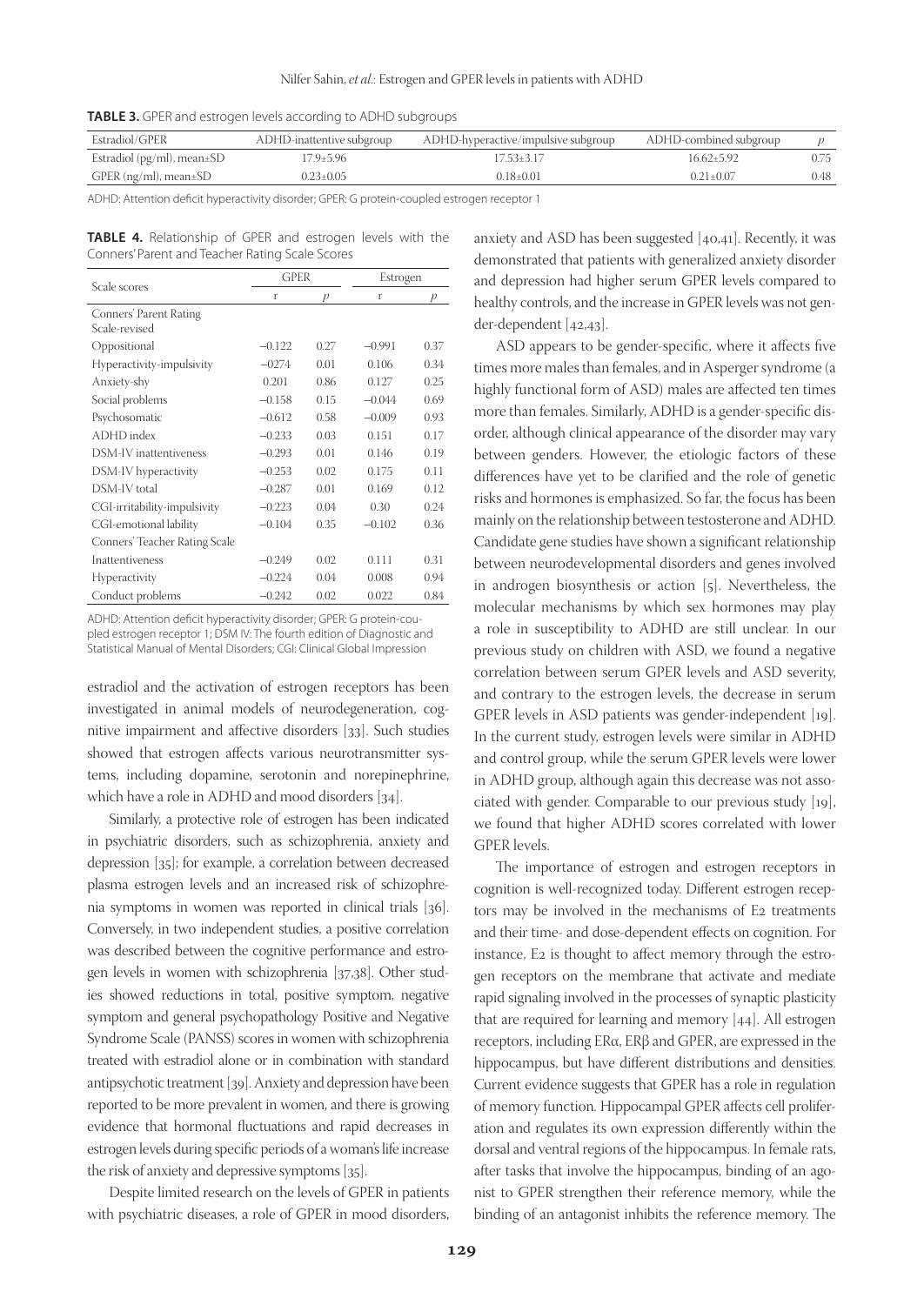activation of GPER affects cognitive function, in a time- and dose-dependent manner [45]. Another study investigated the effect of E2 on social transmission of food preferences (STFP) task in ovariectomized mice and the role of estrogen receptors in this process. Overall, they showed that E2 rapidly enhances social learning in the STFP and that the GPER activation further facilitates this process [46].

ADHD is associated with a significant deterioration in various areas of functioning, including social and peer functioning, academic achievement, as well as emotional and cognitive functions. In a meta-analysis of 83 studies, Willcutt et al. [47] showed that, compared to children without ADHD, children/ adolescents with ADHD demonstrate significant deficits in measures of executive functions (EF), such as response inhibition, vigilance, working memory and planning. Low serum GPER levels observed in our ADHD group indicate that the role of GPER in the development of neurocognitive deficits in ADHD should be further investigated.

The limitations of this study include the small sample size and its cross-sectional design. Also, the results obtained with serum GPER levels may not completely reflect the brain levels of GPER in children with ADHD. Thus, experimental animal studies are required to gain more insight into the brain levels of GPER. On the other hand, the major strength of our study is that, as far as we know, this is the first report on serum estrogen and GPER levels in children with ADHD. Additional large-scale studies are needed to clarify the regulatory mechanisms of estrogen and GPER in ADHD.

Increasing understanding of the GPER cellular and tissue distribution, as well as its function in various diseases, may contribute to the development of new diagnostic and prognostic approaches and customized treatment modalities, including the use of GPER agonists and antagonists [48]. For example, previous studies demonstrated anxiolytic effects of GPER agonists in ovariectomized female rats [49] and male gonadectomized rats [50], and understanding the exact mechanisms underlying those effects will lead to successful therapeutic strategies in humans.

## CONCLUSION

Overall, serum levels of GPER were significantly decreased in our ADHD patients compared to controls, while estrogen levels were not different between the two groups. Our preliminary findings suggest a possible relationship between GPER levels and ADHD that is independent of serum estradiol levels, and this should be further investigated.

## DECLARATION OF INTERESTS

The authors declare no conflict of interests.

## REFERENCES

- [1] Rucklidge JJ. Gender differences in attention-deficit/hyperactivity disorder. Psychiatr Clin North Am 2010; 33(2):357-73. https://doi.org/10.1016/j.psc.2010.01.006.
- [2] Hasson R, Fine JG. Gender differences among children with ADHD on continuous performance tests: A meta-analytic review. J Atten Disord 2012; 16(3):190-8. https://doi.org/10.1177/1087054711427398.
- [3] Wang LJ, Chen CK, Huang YS. Gender differences in the behavioral symptoms and neuropsychological performance of patients with attention-deficit/hyperactivity disorder treated with methylphenidate: A two-year follow-up study. J Child Adolesc Psychopharmacol 2015; 25(6):501-8. https://doi.org/10.1089/cap.2014.0175.
- [4] Martel MM, Klump K, Nigg JT, Breedlove SM, Sisk CL. Potential hormonal mechanisms of attention-deficit/hyperactivity disorder and major depressive disorder: A new perspective. Horm Behav 2009; 55(4):465-79.
	- https://doi.org/10.1016/j.yhbeh.2009.02.004.
- [5] Davies W. Sex differences in attention deficit hyperactivity disorder: Candidate genetic and endocrine mechanisms. Front Neuroendocrinol 2014; 35(3):331-46. https://doi.org/10.1016/j.yfrne.2014.03.003.
- [6] Mueller SC, Ng P, Sinaii N, Leschek EW, Green-Golan L, VanRyzin C, et al. Psychiatric characterization of children with genetic causes of hyperandrogenism. Eur J Endocrinol 2010; 163:801-10.

https://doi.org/10.1530/EJE-10-0693.

- [7] Scerbo AS, Kolko DJ. Salivary testosterone and cortisol in disruptive children: Relationship to aggressive, hyperactive, and internalizing behaviors. J Am Acad Child Adolesc Psychiatry 1994; 33(8):1174-84. https://doi.org/10.1097/00004583-199410000-00013.
- [8] Alexander A, Irving AJ, Harvey J. Emerging roles for the novel estrogen-sensing receptor GPER1 in the CNS. Neuropharmacology 2017; 113(Pt B):652-60.

https://doi.org/10.1016/j.neuropharm.2016.07.003.

- [9] Barton M. Position paper: The membrane estrogen receptor GPER – Clues and questions. Steroids 2012; 77(10):935-42 https://doi.org/10.1016/j.steroids.2012.04.001.
- [10] Revankar CM, Cimino DF, Sklar LA, Arterburn JB, Prossnitz R. A transmembrane intracellular estrogen receptor mediates rapid cell signaling. Science 2005; 307(5715):1625-30. https://doi.org/10.1126/science.1106943.
- [11] Altun I, Kurutas EB. G protein-coupled estrogen receptor levels after peripheral nerve injury in an experimental rat model. World neurosurgery 2015; 84(6):1903-6. https://doi.org/10.1016/j.wneu.2015.08.028.
- [12] Dun SL, Brailoiu GC, Gao X, Brailoiu E, Arterburn JB, Prossnitz ER, et al. Expression of estrogen receptor GPR30 in the rat spinal cord and in autonomic and sensory ganglia. J Neurosci Res 2009;  $87(7):1610-9.$

https://doi.org/10.1002/jnr.21980.

[13] Meyer MR, Haas E, Prossnitz ER, Barton M. Non-genomic regulation of vascular cell function and growth by estrogen. Mol Cell Endocrinol 2009; 308(1-2):9-16. https://doi.org/10.1016/j.mce.2009.03.009.

- [14] Prossnitz ER, Barton M. The G-protein-coupled estrogen receptor GPER in health and disease. Nat Rev Endocrinol 2011; 7(12):715-26 https://doi.org/10.1038/nrendo.2011.122.
- [15] Crider A, Pillai A. Estrogen signaling as a therapeutic target in neurodevelopmental disorders. J Pharmacol Exp Ther 2017;360(1):48-58. http://dx.doi.org/10.1124/jpet.116.237412.
- [16] Heringa SM, Begemann MJ, Goverde AJ, Sommer IE. Sex hormones and oxytocin augmentation strategies in schizophrenia: A quantitative review. Schizophr Res 2015;168(3):603-13. http://dx.doi.org/10.1016/j.schres.2015.04.002.
- [17] Chakrabarti B, Dudbridge F, Kent L, Wheelwright S, Hill-Cawthorne G, Allison C, et al. Genes related to sex steroids, neural